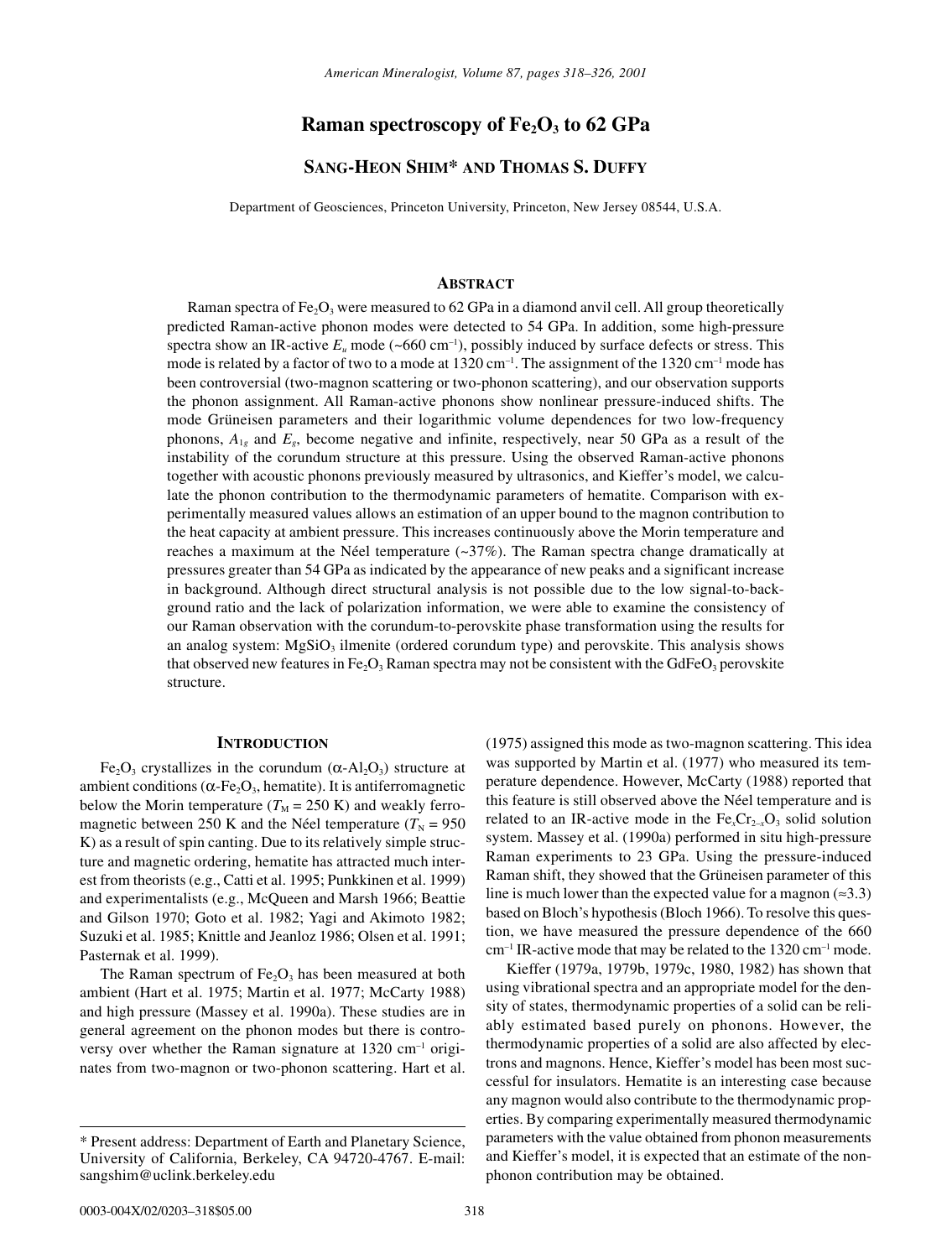A phase transformation involving a 10–15% volume change was found above 60 GPa by shock wave experiments on  $Fe<sub>2</sub>O<sub>3</sub>$ (McQueen and Marsh 1966). Reid and Ringwood (1969) extrapolated the shock density to ambient pressure and speculated that the high-pressure phase of  $Fe<sub>2</sub>O<sub>3</sub>$  could be perovskite based on systematics between volume per formula unit and average octahedral bond length. To accommodate the Fe ion into two different crystallographic sites with different coordination numbers (6 and 8–12), they proposed the existence of two different valence states, i.e.,  $Fe^{2+}Fe^{4+}O_3$ . Subsequently several studies have focused on solving the structure of the high pressure phase (e.g., Yagi and Akimoto 1982; Suzuki et al. 1985; Olsen et al. 1991; Pasternak et al. 1999).

From Mössbauer spectra, Suzuki et al. (1985) concluded that the Fe ion is close to Fe<sup>2+</sup> rather than  $Fe^{3+}$  and in a low spin state. This might imply the existence of Fe<sup>4+</sup>. Pasternak et al. (1999) investigated the nature of the phase transformation using angle-dispersive X-ray diffraction (XRD), Mössbauer, and resistivity measurements. Their Mössbauer result shows that above 82 GPa only one valence state,  $Fe^{3+}$ , exists without magnetism. They claimed that the discrepancy with the earlier Mössbauer study (Suzuki et al. 1985) is due to pressure inhomogeneity in the earlier study. This supports the existence of the  $Rh_2O_3$ -II structure that has only one crystallographic cation site and therefore only one cation valence state.

There are few high-pressure Raman measurements of highly absorbing samples (Gillet et al. 1998). In the case of  $Fe<sub>2</sub>O<sub>3</sub>$ , previous Raman work (Massey et al. 1990a) extended only to 23 GPa, well below the phase transformation pressure. Using a new micro-Raman spectroscopy system (LaPlant and Ben-Amotz 1995; Goncharov et al. 1999), we have measured the vibrational spectra of the high pressure phase of  $Fe<sub>2</sub>O<sub>3</sub>$  to 62 GPa and we examined the nature of the 1320 cm–1 mode. We also derived the phonon contribution to the thermodynamic parameters using Kieffer's model (Kieffer 1979c) and estimated an upper bound to the magnon contribution. Group theoretical analysis and the examination of possible structure types for the high-pressure phase are also discussed.

#### **EXPERIMENTAL METHODS**

Pure synthetic Fe<sub>2</sub>O<sub>3</sub> (Alfa, purity 99.998%) was used in powder form. The sample quality was confirmed using powder XRD and Raman spectroscopy at ambient conditions. Powder samples were gently pressed between two glass slides and loaded in  $100$  or  $150 \mu m$  diameter holes in stainless steel gaskets. Low fluorescence diamond anvils with 300 µm culets were used to compress the sample in a symmetric diamond anvil cell (DAC). Argon was loaded cryostatically as a pressure transmitting medium. In order to prevent heating by the focused incident laser beam, the sample foil was loaded in direct contact with a diamond anvil and spectra were measured from this side (Fig. 1). We also used low laser power (~10–20 mW) to reduce sample heating.

Several ruby chips were loaded at various sample positions for pressure determination using the quasi-hydrostatic ruby scale (Mao et al. 1986) (Fig. 1). All ruby grains were loaded on the opposite side of the sample surface from which we measured vibrational spectra (Fig. 1). Since the sample is opaque,



**FIGURE 1.** Experimental setup for (**a**) 180∞ and (**b**) 135∞ scattering geometries.

no signal from ruby is observed in our spectra. The homogeneity of the stress condition was confirmed by measuring pressures at different positions across the sample. In general, the pressure difference did not exceed ±1 GPa.

The micro-Raman system used in this study consists of a 200 mW Ar-ion laser (514.532 nm), single grating 0.5 m spectrometer, charge-couple device (CCD) detector  $(1100 \times 330)$ pixels), and holographic optics. Compared to the conventional triple-grating spectrometer, this single-grating spectrometer yields a better signal-to-noise ratio and higher transmission (McCreery 1994). To decrease the diffuse scattering from the highly reflective sample and fluorescence from the diamond anvil, we used a 135∞ angle between the incident beam and collecting direction (Fig. 1), especially above 50 GPa. At lower pressure we used both 180∞ and 135∞ geometries. The focal spot size was  $10-20 \mu m$ . A detailed description of this type of micro-Raman system can be found in LaPlant and Ben-Amotz (1995), and Goncharov et al. (2000).

A spectral range of  $50-2200$  cm<sup>-1</sup> was examined in this study using an 1800 grooves/mm grating. The spectrometer was regularly calibrated using the neon emission spectrum. The precision of the measured frequency is better than  $\pm 2$  cm<sup>-1</sup>. A 10 minute exposure time was used at pressures up to 50 GPa. Near and after the phase transformation, the Raman signal decreased significantly and an one-hour exposure was used. Due to the strong diamond Raman mode, the 1300–1500 cm–1 spectral range was not examined.

## **RESULT AND DISCUSSION**

#### **Raman spectra of**  $\alpha$ **-Fe<sub>2</sub>O<sub>3</sub> to 54 GPa**

All seven phonon modes predicted by group theory were observed at pressures up to 54 GPa (Figs. 2 and 3). Assignments were made following the polarized single-crystal Raman measurements of Beattie and Gilson (1970). The observed phonon modes show good agreement with previous studies at ambient conditions (Table 1) (Beattie and Gilson 1970; Massey et al. 1990a) and at pressures up to 23 GPa (Figs. 2 and 3) (Massey et al. 1990a).

Up to 50 GPa, the relative intensity of the  $A_{1g}(1)$  mode continuously increases compared to other lines: the intensity ratio between the  $A_{1g}(1)$  and  $E_g(2)$  modes is about one at 0 GPa but fifteen at 50 GPa. Above 50 GPa, a significant intensity de-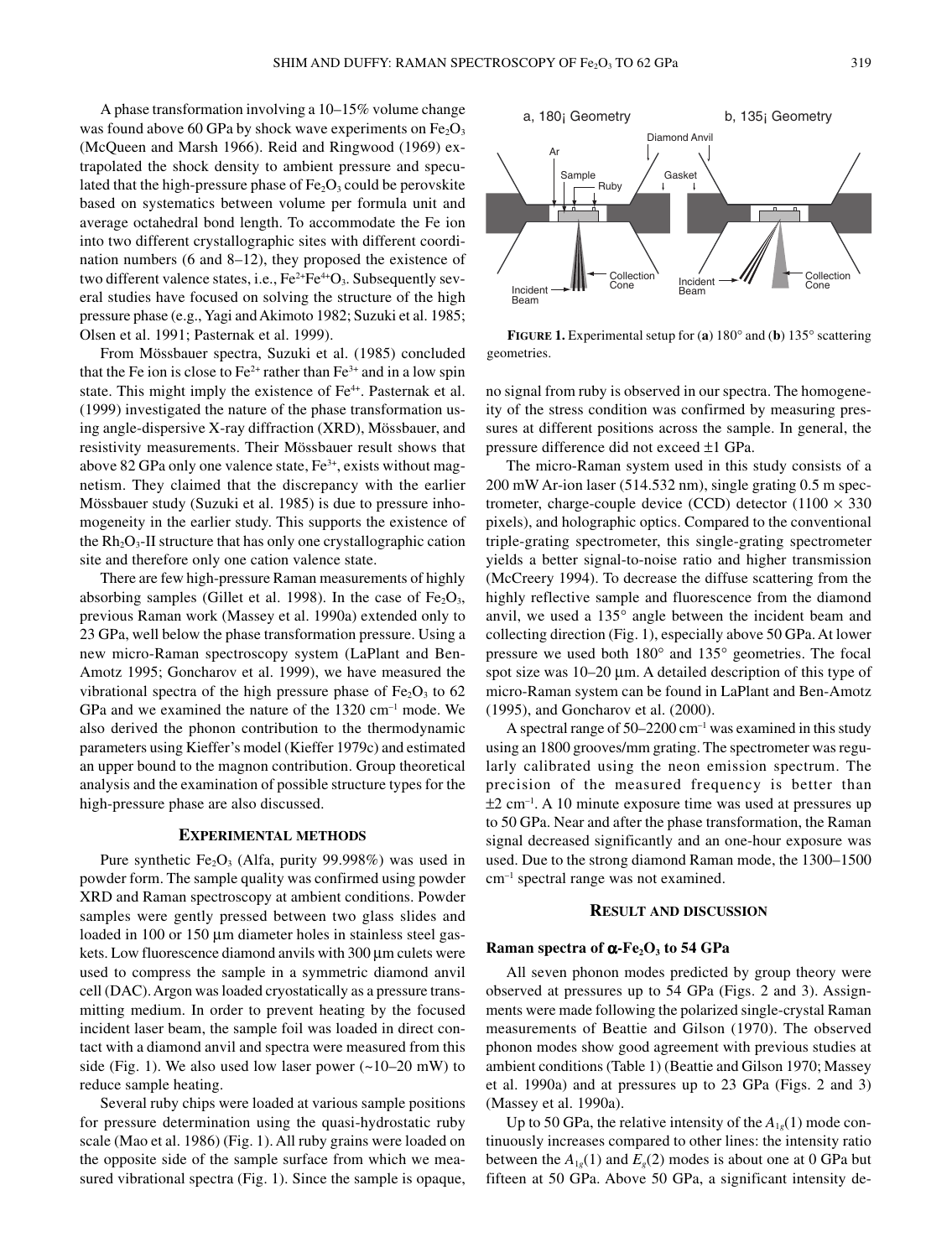

**FIGURE 2**. Representative Raman spectra of hematite to 52.1 GPa. The spectra are normalized to the intensity of the  $E_e(2)$  mode. Raman signal from the diamonds is indicated with "DA." Peak assignment is shown for each phonon mode. The  $620-750$  cm<sup>-1</sup> range is shown in the inset to illustrate the observation of Raman-inactive and IR-active *Eu* (LO) mode.

**TABLE 1.** Phonon frequencies,  $v_{i0}$ , and their mode Grüneisen parameters,  $y_0$ , at ambient conditions

| $ - - - -$ , 1.0, --- |                                     |                             |              |               |                  |  |  |  |  |
|-----------------------|-------------------------------------|-----------------------------|--------------|---------------|------------------|--|--|--|--|
|                       | <b>Beattie and Gilson</b><br>(1970) | Massey et al.<br>(1990a)    |              |               | This study       |  |  |  |  |
|                       | $v_{0}$ (cm <sup>-1</sup> )         | $v_{0}$ (cm <sup>-1</sup> ) | $\gamma_{0}$ | $v/(cm^{-1})$ | $\gamma_{\ell0}$ |  |  |  |  |
| $A_{1g}(1)$           | 226                                 | 228                         | 0.7(1)       | 224           | 0.76(10)         |  |  |  |  |
| E <sub>g</sub> (1)    | 245                                 | 246                         | 1.1(1)       | 243           | 0.97(13)         |  |  |  |  |
| $E_q(1)$              | 293                                 | 294                         | 0.6(1)       | 290           | 0.45(6)          |  |  |  |  |
| $E_q(1)$              | 298                                 | 300                         | 1.8(1)       | 297           | 1.57(20)         |  |  |  |  |
| E <sub>d</sub> (1)    | 413                                 | 412                         | 1.7(1)       | 408           | 1.31(16)         |  |  |  |  |
| $A_{1g}(2)$           | 500                                 | 496                         | 1.7(1)       | 496           | 1.27(16)         |  |  |  |  |
| E <sub>g</sub> (1)    | 612                                 | 614                         | 2.0(2)       | 609           | 1.34(17)         |  |  |  |  |
|                       |                                     |                             |              | 659           | 1.24(16)         |  |  |  |  |
| $\frac{E_u}{2E_u}$    |                                     | 1320                        | 1.2(1)       | 1316          | 1.29(14)         |  |  |  |  |

*Notes:* The number in parentheses is the estimated uncertainty  $(1\sigma)$ . Our error bars are comparable to those reported by Massey et al. (1990a), because, while we have a smaller error on  $d\nu/dP$ , they did not include the uncertainty in the bulk modulus.

crease for all phonon modes was observed. The higher frequency Raman modes,  $E_g(2)$ ,  $E_g(3)$ ,  $E_g(4)$ , and  $A_{1g}(2)$ , exhibit some hysteresis and are shifted to higher frequency during decompression. The observation of features from the high-pressure phase ( $v_1$  and  $v_2$  in Fig. 3a) down to 25 GPa during decompression suggests that the metastable persistence of highpressure phase may contribute to this hysteresis.

We performed polynomial fits to the Raman frequencies as a function of pressure by combining our data with that of Massey et al. (1990a). The data points obtained during decompression were not included. All hematite phonon modes show a significant nonlinear pressure dependence (Fig. 3), which was not detected by the earlier measurements (Massey et al. 1990a).



**FIGURE 3.** Pressure-induced frequency shifts of phonon modes. Solid circles indicates data measured during compression and open circles are data measured during decompression. The measurements of Massey et al. (1990a) are shown by open squares. The solid lines are polynomial fits to the data. Polynomial fits are required due to the significant nonlinearity of all modes. New modes for the high-pressure phase are assigned as  $v_i$  ( $i = 1$  –7) in order of lowest wave number. The pressure range where we observed changes in the Raman spectrum is indicated by gray shading.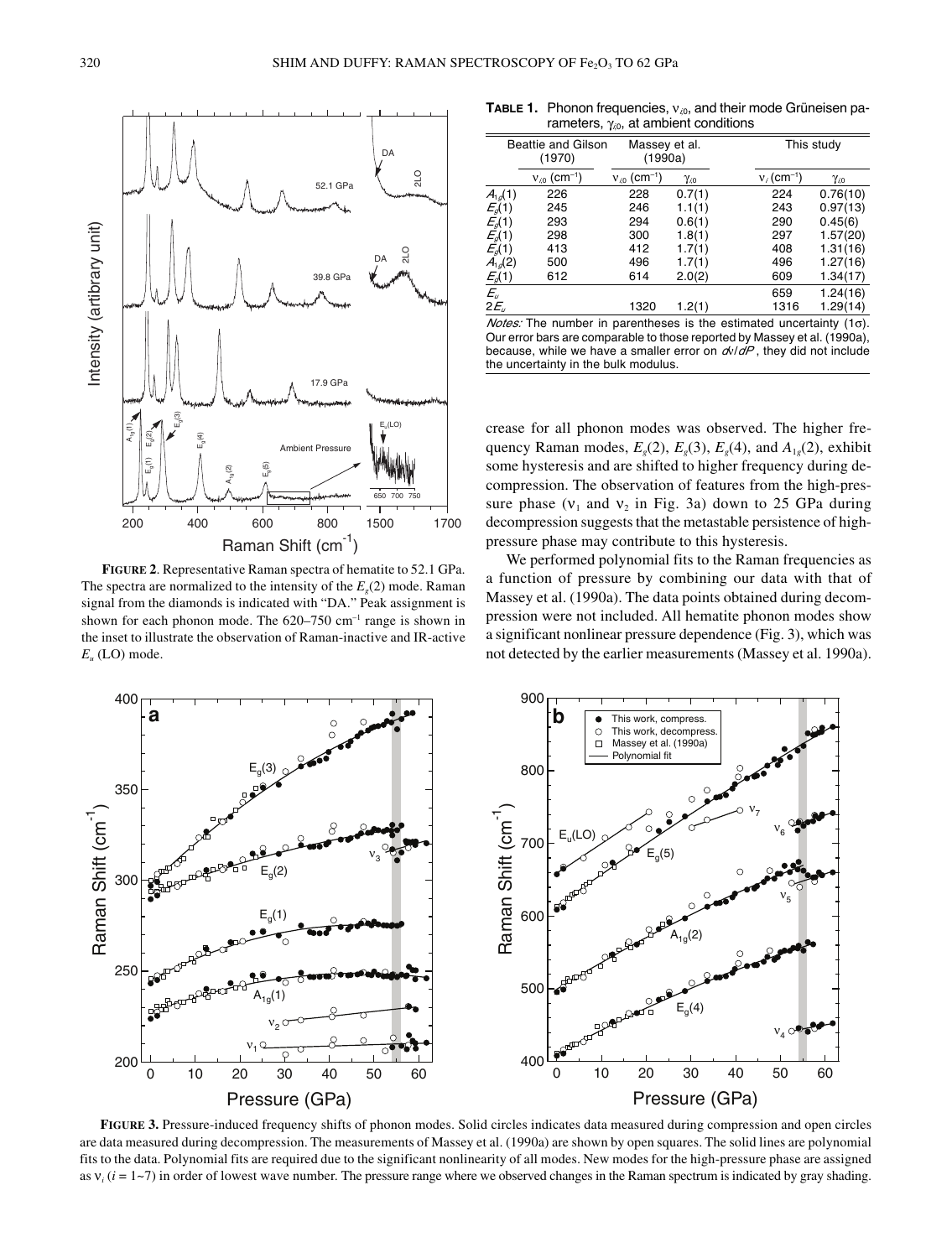The  $\chi^2$  value of the least squares fit decreases by 35–50% by introducing the quadratic term. While in most high pressure Raman spectra the pressure-induced phonon shifts are well described by linear functions of pressure, nonlinear behavior has been observed for some materials (Williams et al. 1987; Jephcoat et al. 1988; Hofmeister et al. 1989; Chopelas 1990a; Chopelas 1990b; Chopelas and Hofmeister 1991; Hofmeister 1997).

There has been considerable controversy regarding whether the mode observed at  $1320 \text{ cm}^{-1}$  originates from a secondary magnon-photon interaction (Hart et al. 1975; Martin et al. 1977) or a secondary phonon-photon interaction (McCarty 1988; Massey et al. 1990a). Recent studies (McCarty 1988; Massey et al. 1990a) prefer the latter assignment based on observations for the Fe<sub>x</sub>Cr<sub>2–x</sub>O<sub>3</sub> solid solution system, Bloch's 10/3 theorem, and isotopically substituted samples.

Bloch's (1966) hypothesis predicts that the mode Grüneisen parameter for magnons,  $\gamma_{\text{magnon}}$ , should be much greater than that for phonons and close to 10/3 based on a variety of empirical trends. However, at that time the accessible pressure range was limited. Thus far, few observations have been reported for the behavior of magnons at pressures greater than 10 GPa (e.g., Massey et al. 1990b; Massey et al. 1992; Struzhkin et al. 1993a; Struzhkin et al. 1993b; Rosenblum and Merlin 1999). Massey et al. (1990b) reported  $\gamma_{\text{magnon}} = 3.5 \pm 0.1$  for NiO at 0–30 GPa that seems to obey Bloch's hypothesis. However,  $\gamma_{\text{mean}}$  for CoO at 0–17 GPa was reported to be only 2.7  $\pm$ 0.2 (Struzhkin et al. 1993a). By using an updated bulk modulus,  $K_{T0}$ , for NiO, Struzhkin et al. (1993b) argued that the  $\gamma_{\text{magnon}}$ should be 2.3–2.6. Moreover, by reviewing available data, they showed that  $\gamma_{\text{magnon}}$  ranges between 1.6–3.3 and may be material dependent in contrast to Bloch's hypothesis. These recent results based on higher pressure measurements indicate that the 10/3 empirical ratio may not be universal and could be material dependent. Thus, Bloch's hypothesis cannot be considered conclusive in distinguishing a magnon from a phonon.

We observed the  $1320 \text{ cm}^{-1}$  mode at high pressures (Figs. 2) and 4). A strong nonlinear pressure dependence is observed above 30 GPa. The mode then disappears when the phase transformation occurs at 54 GPa. We also observed a weak and broad feature at  $658 \text{ cm}^{-1}$  at 0 and 1.5 GPa during compression and 1.5–20.6 GPa during decompression, which has not been reported previously (Figs. 2 and 3b). This mode shows good agreement with the IR active  $E_u(LO)$  mode at 662 cm<sup>-1</sup> observed in IR measurements (Onari et al. 1977) and at 660–690 cm<sup>-1</sup> for Raman measurements in solid solutions  $Fe<sub>x</sub>Cr<sub>2-x</sub>O<sub>3</sub>$  (0)  $\leq$  *x*  $\leq$  2) (McCarty and Boehme 1989). Thus, this feature may be assigned as an IR active *Eu*(LO) mode. However, this mode is not group theoretically allowed in Raman spectra and has not been reported for the end-member. This could appear due to a strong resonance on the surface where the solid may not have the complete symmetry of the bulk structure or due to defects in the structure induced by stress (McCarty and Boehme 1989). The weak and broad appearance of this peak is consistent with these possibilities. However, according to group theory, its first overtone (660  $\times$  2 = 1320 cm<sup>-1</sup>) is Raman active (McCarty 1988).

In our study, the frequencies of these two modes are related



**FIGURE 4.** Pressure induced shift of 1320 cm–1 mode. Notation is the same as in Figure 3. The solid diamonds and dashed line shows twice the frequency of the  $E_u(\text{LO})$  mode.

by a factor of very nearly two at ambient and high pressures (Fig. 4). Their mode Grüneisen parameters are also identical within uncertainty (1.24  $\pm$  0.16 for 658 cm<sup>-1</sup> and 1.29  $\pm$  0.14 for 1320 cm<sup>-1</sup>). These observations support the conclusions of McCarty (1988) and Massey et al. (1990a) that the 1320 cm–1 mode is from a second order phonon-photon interaction, not from a second order magnon-photon interaction.

Massey et al. (1990a) proposed that the two magnon scattering is observed at  $\sim$  1525 cm<sup>-1</sup> at 80–525 K and ambient pressure based on isotope substitution and temperature dependence studies. However, they were not able to observe this mode at high pressures because of its weak signal. In our experiment, this mode was also not detected. This may be due to both the weak signal and the existence of background structure near this frequency range from the diamond anvils.

#### Magnon contribution to thermodynamics of  $\alpha$ -Fe<sub>2</sub>O<sub>3</sub>

One of the important thermodynamic parameters for characterizing high *P-T* behavior is the Grüneisen parameter (Stacey 1992; Anderson 2000). By measuring the volume dependence of the vibrational frequency, one can obtain a Grüneisen parameter for each phonon mode. The mode Grüneisen parameters,  $\gamma_i$ , for hematite were calculated using the polynomial fits and the following equation:

$$
\gamma_i = -\frac{d \ln \mathbf{v}_i}{d \ln V} = \frac{K_T}{\mathbf{v}_i} \left(\frac{d \mathbf{v}_i}{dP}\right) \tag{1}
$$

where  $v_i$  is the frequency of the *i*th phonon mode, *V* is the volume,  $K_T$  is the isothermal bulk modulus at a given pressure, and v and  $d\nu/dP$  are obtained from this study.  $K_T$  has been measured by several static compression studies (Bassett and Takahashi 1974; Wilburn and Bassett 1978; Sato and Akimoto 1979; Finger and Hazen 1980; Olsen et al. 1991) and can be derived from  $K_{s0}$  measured by an ultrasonic study (Liebermann and Schreiber 1968) with results ranging from 178 GPa to 228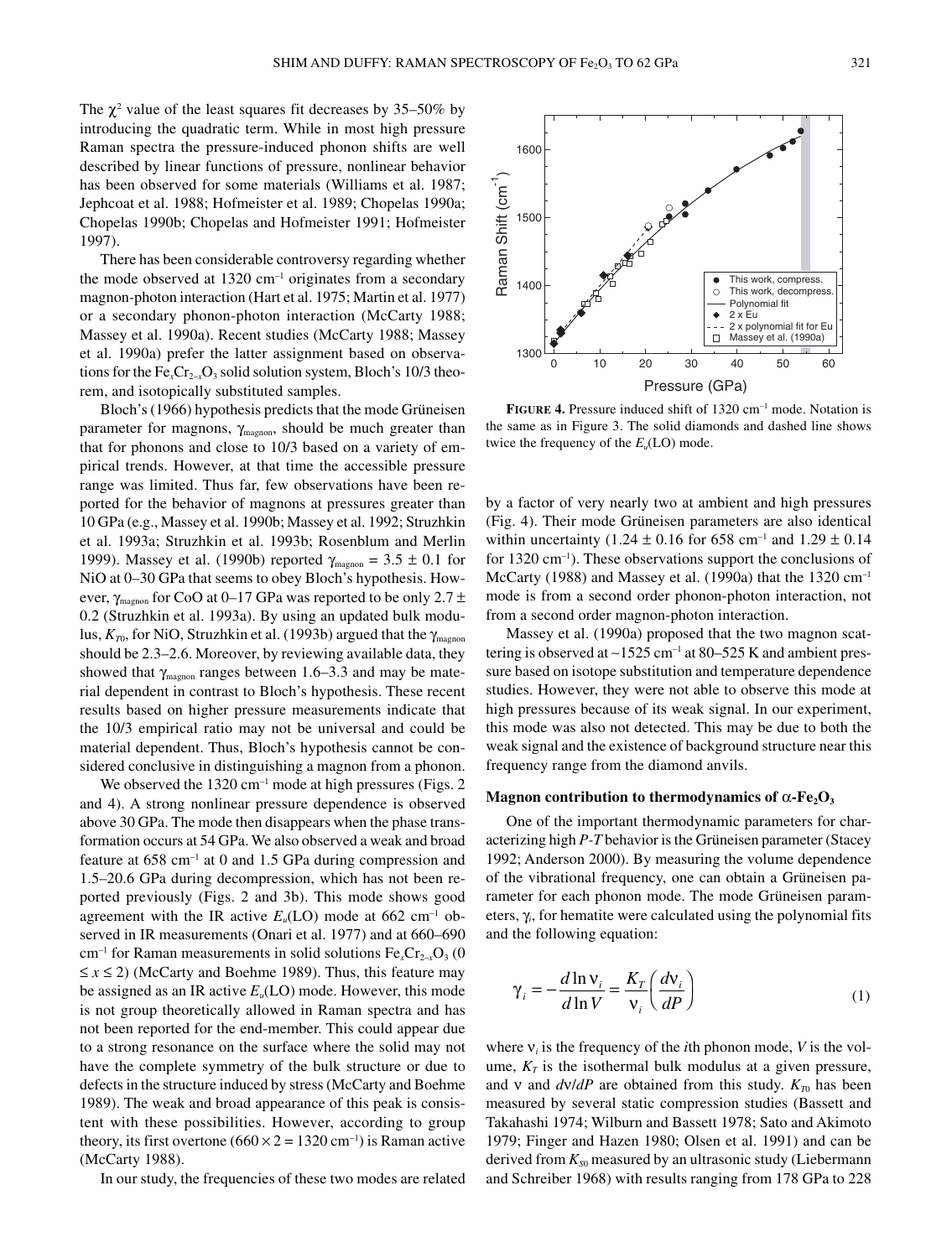GPa. We used  $K_{T0} = 202.66$  GPa derived from ultrasonic measurements and assumed an uncertainty of ±20 GPa.

In order to calculate the average of the mode Grüneisen parameters,  $\overline{\gamma}$ , one has to weight each mode by the heat capacity for that mode. We used a separate optic continuum for each phonon as described by Xu et al. (1995) and used different weighting factors for acoustic and optic phonons. This yields  $\frac{1}{\gamma_0}$  =1.233 ± 0.140. Using the same weighting factor for all optic phonons based on one continuum optic phonon distribution does not significantly change this result. The optic  $\bar{\gamma}_0$  is 1.227  $\pm$  0.140, which indicates that the acoustic phonon contribution to the overall thermodynamic properties is negligible.

The average  $\gamma$  can also be calculated using the following thermodynamic relationship:

$$
\gamma_{th} = \frac{\alpha K_S}{\rho C_P} \tag{2}
$$

where  $\rho$  is the density,  $\alpha$  is the thermal expansivity (Haas 1988),  $K<sub>S</sub>$  is the adiabatic bulk modulus (Liebermann and Schreiber 1968), and  $C_P$  is the isobaric heat capacity (Chase 1998). The calculated value is  $1.51 \pm 0.18$  that is significantly higher than the result from our Raman measurements. The value from Raman measurement is based on phonons only, whereas the value used for the thermodynamic  $\gamma$  calculation includes all contributions to γ.

We calculated the mode and average  $\gamma$  values at high pressures using our polynomial fits (Fig. 5a). Except for the  $E_g(5)$ mode, the mode  $\gamma$  values decrease with pressure for all modes. The mode  $\gamma$  values of  $A_{1g}(1)$  and  $E_g(1)$  become negative near 50 GPa. The volume dependence of a mode  $\gamma$ ,  $q_i$ , can also be calculated as follows (Hofmeister et al. 1989):

$$
q_i = \frac{d \ln \gamma_i}{d \ln V} = \gamma_i - K \frac{K_r^2}{\gamma_i V_i} \left(\frac{d^2 V_i}{dP^2}\right)
$$
 (3)

where  $K<sub>T</sub>$  is the pressure derivative of bulk modulus at a given pressure (we used  $K'_{T0} = 4$ ), and  $d^2 \nu / dP^2$  is obtained from our Raman measurement. The result is shown in Figure 5b. The mode *q* values for  $A_{1g}(1)$ ,  $E_g(1)$ , and  $E_g(3)$  increase strongly and become infinite near 50 GPa. The decrease of  $\gamma$  and the increase of *q* due to mode softening can be interpreted as an indication of structural instability near the phase boundary. A negative mode  $\gamma$  has also been observed near wurtzite-B1 phase boundary of BeO at high pressure, for example (Jephcoat et al. 1988).

The phonon contribution to thermodynamic properties such as heat capacity,  $C_v$ , and entropy, *S*, can be calculated from the phonon density of states, following Kieffer (1979c). Acoustic phonon frequencies are obtained from ultrasonic measurements (Liebermann and Schreiber 1968). One compressional and two shear modes were calculated using  $v_p = 7.9012$  km/sec and  $v_s =$ 4.1626 km/sec, respectively, assuming the two shear modes are identical. The Grüneisen parameters were calculated to be  $\gamma_p = 1.53$  and  $\gamma_s = 0.64$ .

The optic phonon continuum from 177 to  $614 \text{ cm}^{-1}$  was obtained from our Raman measurement results (Table 1). The total number of phonons for the corundum structure is eighteen (Table 2). One could also include six IR active phonons measured by Onari et al. (1977). Since their mode  $\gamma$  values are not known, we do not include these phonons. However, IRactive phonons generally lie within or close to the optic continuum calculated from Raman-active modes. The frequencies of the inactive modes are not known. However, since the co-



**FIGURE 5. (a)** Grüneisen parameter,  $\gamma$ , and (b) its logarithmic volume derivative,  $q$ , for each phonon mode and their weighted average as a function of pressure. The inset in (**b**) illustrates the singularity of *q* for the average.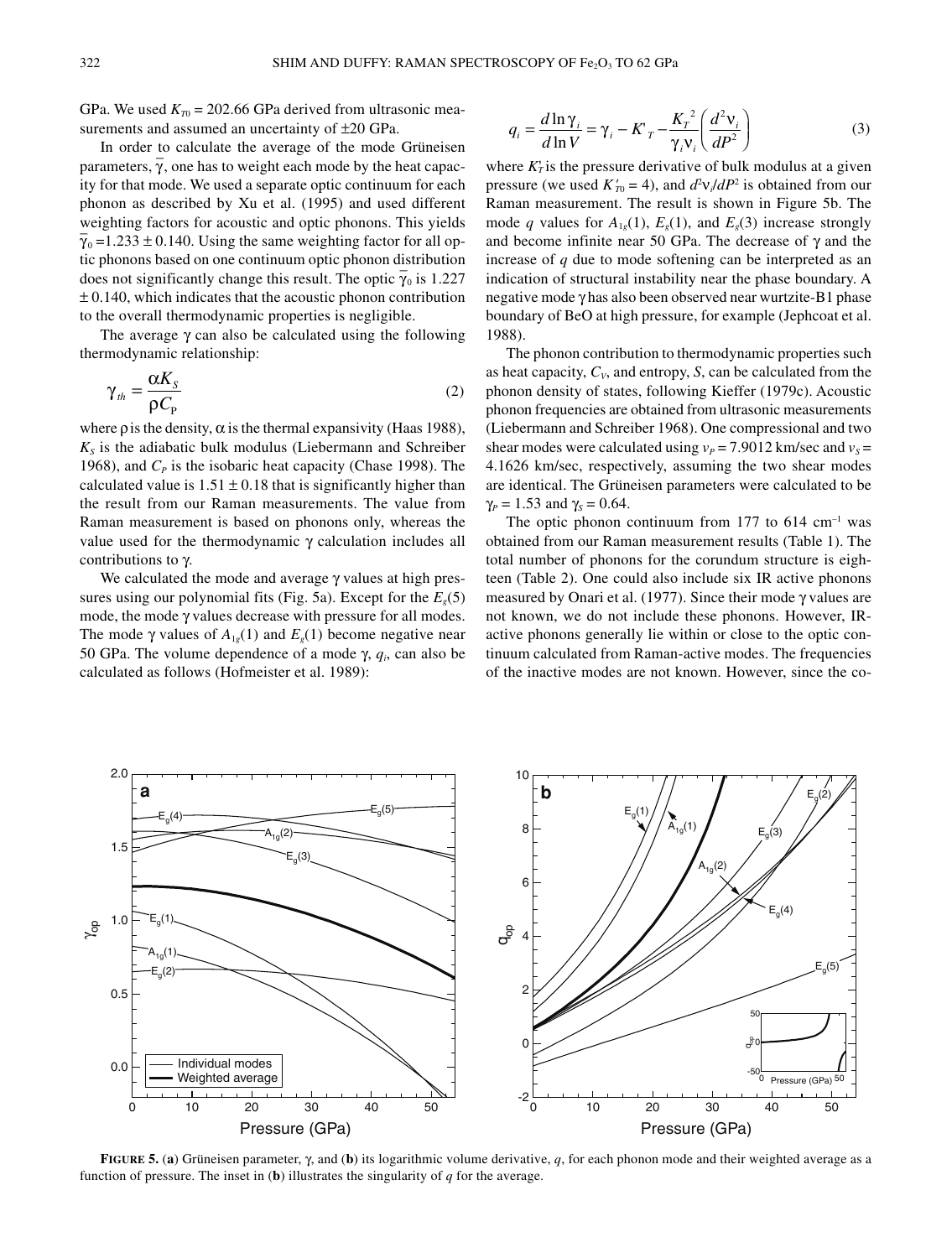**TABLE 2.** Group theoretical analysis of possible structure types

| Structure type                | ' (acoustic)                                                             | ` (Raman)                                                        | $\Gamma$ (IR)                 | ` (inactive)                |
|-------------------------------|--------------------------------------------------------------------------|------------------------------------------------------------------|-------------------------------|-----------------------------|
| corundum $(D_{3d}^6)$         | $A_{2n} + E_n$                                                           | $2A_{1a} + 5E_{a}$                                               | $2A_{2u} + 4E_u$              | $3A_{2a} + 2A_{1a}$         |
| $Rh_2O_3$ -II $(D_{2h}^{14})$ | $B_{1u} + B_{2u} + B_{3u}$                                               | $7A_{a} + 8B_{1a} + 8B_{2a} + 7B_{3a}$                           | $7B_{11} + 7B_{21} + 6B_{31}$ | $7A_{\scriptscriptstyle U}$ |
| $GdFeO3(D1626)$               | $B_{1u} + B_{2u} + B_{3u}$                                               | $7A_{\sigma}$ + $7B_{1\sigma}$ + $5B_{2\sigma}$ + $5B_{3\sigma}$ | $7B_{11} + 9B_{21} + 9B_{31}$ | 8 <i>A</i> ,,               |
|                               | <i>Note:</i> The space group for each structure is shown in parenthesis. |                                                                  |                               |                             |

rundum structure is expected to have lattice modes only but no internal mode (Iishi 1978), which normally exists at much higher frequency range, it is expected that all inactive phonons will originate from lattice vibration and lie near or within the calculated optic continuum for the Raman active phonons.

The calculated isochoric heat capacity,  $C_V$ , using Kieffer's model is transformed to the isobaric heat capacity,  $C_{P}$ , using following equation:

$$
C_{\rm P} = C_{\rm V}(1 + \alpha \gamma T). \tag{4}
$$

The calculated result is shown together with the calorimetrically measured value (Chase 1998) in Figure 6a. A discrepancy starts to appear near the Morin temperature,  $T_M$ , where the spins become canted resulting in weak ferromagnetism. Up to the Néel temperature,  $T_N$ , the discrepancy increases continuously and finally reaches  $37\%$ . After  $T_N$ , the measured heat capacity decreases and eventually it reaches a plateau near 1000 K. The solid line shows the pure phonon contribution to  $C_{P}$ . The difference between these two is taken to correspond to an upper bound to the magnon contribution.

Ulbrich and Waldbaum (1976) discussed the contribution to thermodynamic parameters from various sources. For materials that show magnetic transformations, two apparent effects on  $C_{\rm P}$  have been observed: an  $\lambda$ -type  $C_{\rm P}$  change near the transition temperature and a background contribution that can be observed at high temperature when the magnetic moments are completely disordered (Ulbrich and Waldbaum 1976). The second effect for 3*d* transition elements can be calculated empirically as follows:

$$
S_{\text{magnon}} = nR \ln(2S + 1) \tag{5}
$$

where *n* is the number of spin polarized atoms in a unit-cell, *R* is the gas constant, and *S* is the spin quantum number.  $S_{\text{magnon}}$  is calculated for hematite using  $n = 2$  and  $S = 5/2$  (Ulbrich and Waldbaum 1976) (Fig. 6b). The calculated entropy, including the phonon and magnon effects (from equation 5), shows good agreement with experimental measurement at high temperature. The remaining 4% difference may be explained by contributions from the  $\lambda$ -type  $C_P$  change as well as other factors including defects and anharmonicity.

### **Pressure-induced phase transformation**

Between 54 and 56 GPa the  $E_g(1)$ ,  $E_g(2)$ , and  $E_g(4)$  modes disappear and six new features appear at 210, 230, 320, 440, 650, and 740 cm<sup>-1</sup> ( $v_1 \sim v_6$  in Figs. 2, 3, and 7). A new mode is also observed at 730 cm<sup>-1</sup> ( $v_7$ ) only upon decompression. In contrast to the hematite Raman spectrum, the spectrum of the high-pressure phase is extremely weak and the relative strength



**FIGURE 6.** (**a**) Isobaric heat capacity, *C*P, and (**b**) entropy, *S*, from calorimetry (open circles; Chase 1998) and from Kieffer's model using phonons measured in this study (solid line). Morin temperature  $(T_M)$ , Néel temperature  $(T_N)$ , and empirical calculation of magnon entropy contribution, *S*magnon, are shown with arrows. The Dulong-Petit limit is shown by a dashed line in (**a**). The difference between the calorimetrically measured and calculated entropy is shown by a dashed line in (**b**) to compare with the empirical calculation for the magnon contribution.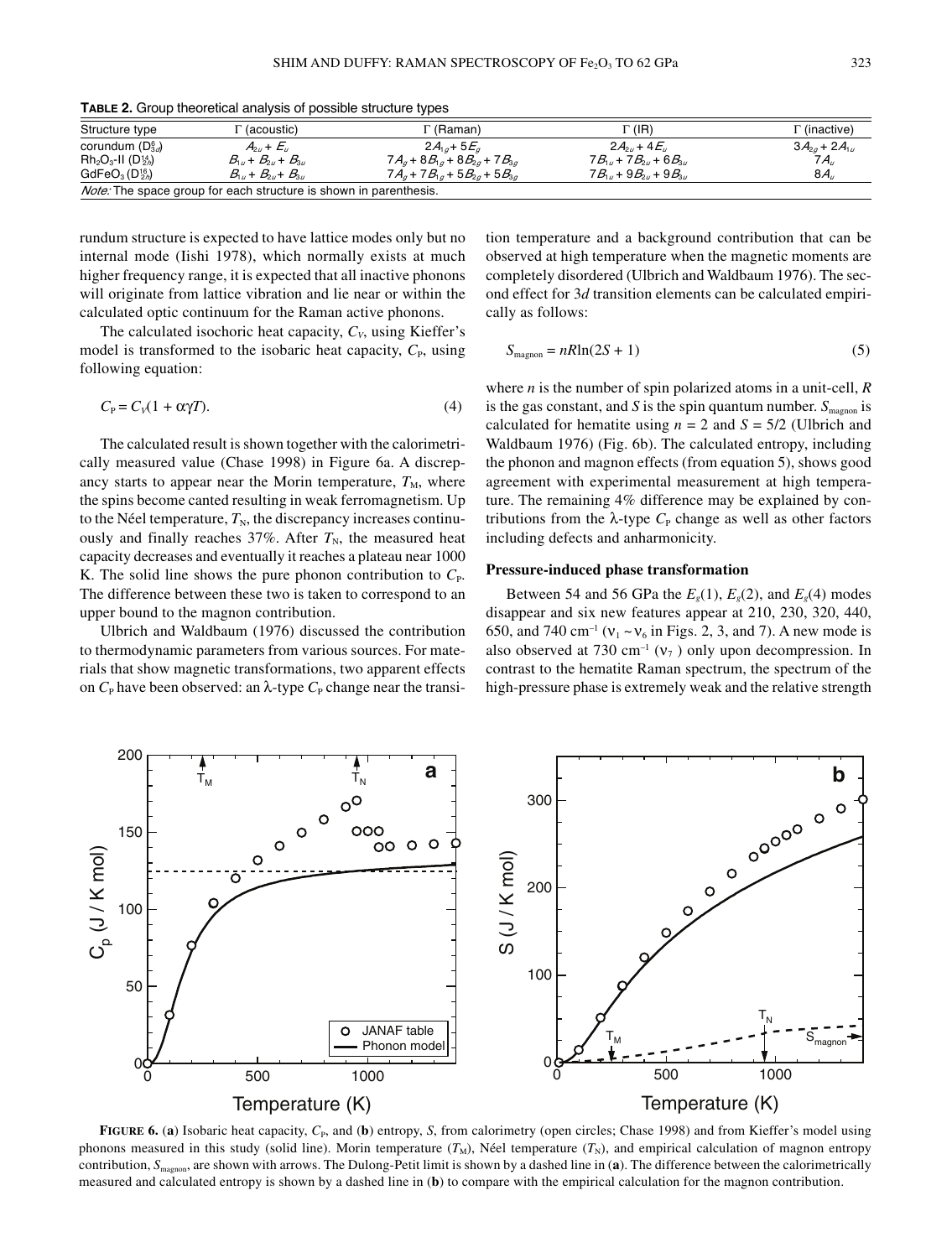

**FIGURE 7.** Raman spectra of Fe<sub>2</sub>O<sub>3</sub> showing evidence for high-pressure phase transformation for (**a**) 170–300 cm<sup>-1</sup>, (**b**) 260–400 cm<sup>-1</sup>, (**c**) 350–510 cm–1, and (**d**) 590–835 cm–1. The new peaks are highlighted by arrows. Assignments for the low-pressure phase are given. In (**a**) 30.2 GPa spectrum was obtained during decompression.

of the background increases. The peaks are also much broader than those of hematite. The low signal-to-background ratio for this material is similar to what we observe with our system for the Raman signal of metals such as iron and cobalt. This is consistent with the decrease of electric resistivity of  $Fe<sub>2</sub>O<sub>3</sub>$ across the phase transformation (Knittle and Jeanloz 1986; Pasternak et al. 1999).

Unlike previous studies that found a broad coexistence region between the low and high pressure phases (45–60 GPa) in XRD patterns (Suzuki et al. 1985; Olsen et al. 1991; Pasternak et al. 1999), we were able to determine the phase boundary over a narrow interval (between 54–56 GPa) on compression using Raman spectroscopy. This may be due to the extremely weak signal of the high pressure phase compared to that of the low-pressure phase: even if the high pressure phase exists at lower pressure together with the corundum phase, the Raman signal from the low-pressure phase dominates. If this is the case, our Raman boundary may be the last point where the lowpressure phase exists or an upper bound to the phase boundary.

Two new low-frequency modes,  $v_1$  and  $v_2$ , and one new highfrequency mode,  $v_7$ , from the high-pressure phase persist down to 25 GPa upon decompression. In addition, the high frequency hematite modes lie 10–20 cm<sup>-1</sup> higher after being subjected to transformation back from the high-pressure phase. These observations imply that some of the distortions induced by the phase transformation still survive metastably in the stability field of the low-pressure phase.

Several XRD studies showed that the structure of the highpressure phase could be either  $GdFeO<sub>3</sub>$  perovskite (Yagi and Akimoto 1982) or  $Rh_2O_3$ -II (Pasternak et al. 1999). For each phase, we calculated the number of normal modes and their activities for IR and Raman using group theory (Table 2). A total of thirty modes are Raman active for the  $Rh<sub>2</sub>O<sub>3</sub>$ -II structure and twenty four modes are Raman active for the  $GdFeO<sub>3</sub>$ structure. However, we were able to observe only nine modes, so this information cannot be used to distinguish between the two possible structures.

These two structures belong to the same point group  $(D_{2h})$ , so the differences in vibrational spectra may be subtle. The only difference in Raman active modes is that the inactive mode,  $A_{2g}$ , for the corundum structure becomes Raman active,  $3B_{1g}$  +  $3B_{2g}$ , for  $Rh_2O_3$ -II structure, whereas all Raman active modes for  $GdFeO<sub>3</sub>$  structure originate only from Raman active modes for the corundum structure. This information may be useful if one can characterize whether or not a new mode is related to the mode of the low pressure phase. However, without the peak assignments for the new modes, the structure of the high-pressure phase remains ambiguous.

The vibrational spectrum of well-characterized analog system have been used to interpret the spectrum of powder samples (Williams et al. 1987; Hofmeister 1993; McMillan and Ross 1987). Thus far there is no reported vibrational spectrum for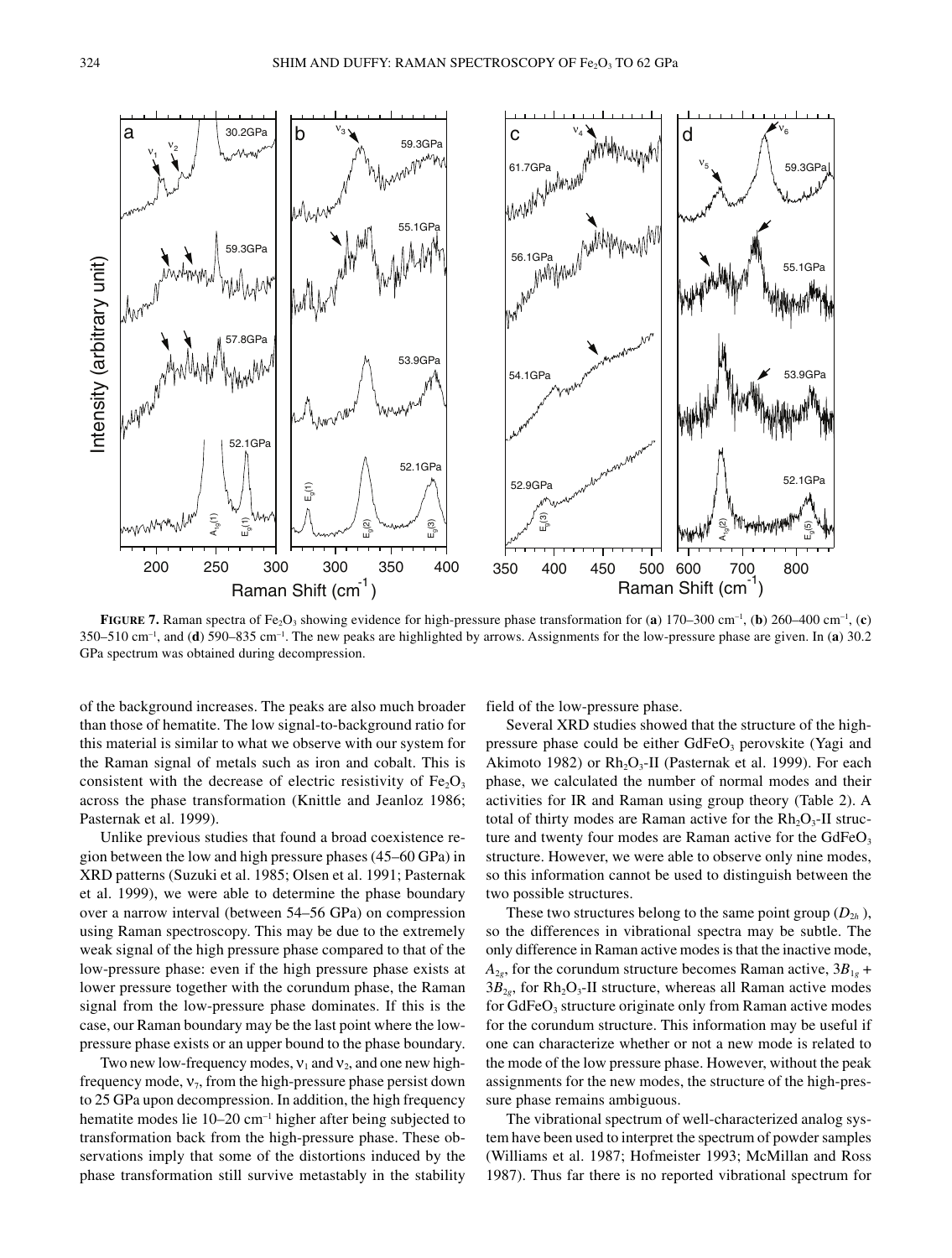the  $Rh_2O_3$ -II structure. In addition, we are not aware of any other single cation sesquioxide that has both the corundum and perovskite structure. However, the  $MgSiO<sub>3</sub>$  system has both the ordered corundum structure (Horiuchi et al. 1982), i.e., ilmenite, and orthorhombic perovskite structure (Horiuchi et al. 1987). Raman spectra have been measured for  $MgSiO<sub>3</sub>$  ilmenite (Ross and McMillan 1984; Reynard and Rubie 1996) and orthorhombic perovskite (Williams et al. 1987; Gillet et al. 2000). However, no polarized single crystal measurement has been performed for these materials. Using systematics of isomorphs, tentative assignments have been reported (McMillan and Ross 1987; Williams et al. 1987; Gillet et al. 2000).

A comparison of Raman spectra in the MgSiO<sub>3</sub> and Fe<sub>2</sub>O<sub>3</sub> systems is shown in Figure 8. The correlation between ilmenite and corundum is indicated by dashed lines following the study by McMillan and Ross (1987). For guidance, we also show the relation of low-pressure phase modes to high-pressure phase modes and peak splittings in the  $Fe<sub>2</sub>O<sub>3</sub>$  system using short dashed lines. It is evident that the highest frequency ilmenite mode disappears in the Raman spectrum of perovskite. However, in the Fe<sub>2</sub>O<sub>3</sub> system, the highest frequency mode,  $E_g(5)$ , still survives after the phase transformation. We also highlighted other modes that disappear after the phase transformation by arrows in Figure 8. However, the related modes in ilmenite still exist in the perovskite Raman spectrum. These differences



**FIGURE 8.** Raman modes before and after the phase transformation for  $Fe<sub>2</sub>O<sub>3</sub>$  at 55 GPa. Modes for  $MgSiO<sub>3</sub>$  ilmenite and perovskite phases are shown for comparison. Group theoretical correlation between  $MgSiO<sub>3</sub>$  ilmenite and Fe<sub>2</sub>O<sub>3</sub> corundum phases are shown by dashed lines. Peak splitting and continuation through phase transformation in  $Fe<sub>2</sub>O<sub>3</sub>$  system is denoted by short dashed lines. The modes that disappear after the phase transformation are highlighted by arrows. "?" denotes a new mode observed only during decompression.

may indicate that the observed Raman spectrum of the high pressure phase of  $Fe<sub>2</sub>O<sub>3</sub>$  is inconsistent with the signature of the corundum-to-perovskite phase transformation. This agrees with the recent Mössbauer result for the high pressure phase of  $Fe<sub>2</sub>O<sub>3</sub>$  (Pasternak et al. 1999) where only one oxidation state of Fe was observed that is not consistent with the perovskite structure. However, our conclusions must remain tentative, as we have no information about the correlation between the  $Fe<sub>2</sub>O<sub>3</sub>$ system and the corundum to  $Rh_2O_3$ -II phase transformation.

It is also worthwhile to revisit the prediction of an orthorhombic perovskite structure for the high-pressure phase of  $Fe<sub>2</sub>O<sub>3</sub>$ by Reid and Ringwood (1969). They used the relationship between volume per formula unit and average octahedral bond length at ambient pressure. However, at that time the  $Rh_2O_3-II$ structure was not known. If one plots the volume of  $Fe<sub>2</sub>O<sub>3</sub>$  with the  $Rh_2O_3$ -II structure on their plot calculated using the result of Shannon and Prewitt (1970), the volume lies slightly lower than that of the B-rare earth type structure (Cromer 1957) but higher than that of perovskite. Because the volume of corundum is much greater than those of the  $Rh_2O_3$ -II and perovskite phases, the  $Rh<sub>2</sub>O<sub>3</sub>$ -II structure should be considered equally plausible as the perovskite structure on the basis of volume considerations. The predictability of these systematics is limited, however, as Reid and Ringwood (1969) predicted that  $MgSiO<sub>3</sub>$  ilmenite would be stable between 60 and 120 GPa. However, it has since been shown that the perovskite structure is stable for that pressure range (Liu 1975; Fiquet et al. 2000; Shim et al. 2001).

#### **ACKNOWLEDGMENTS**

We thank J. Badro, C. Merzbacher, and M. Pasternak for helpful discussion and comments. This work was supported by the NSF and the David and Lucile Packard foundation.

#### **REFERENCES CITED**

- Anderson, O.L. (2000) The Grüneisen ratio for the last 30 years. Geophysical Journal International, 143, 279–294.
- Bassett, W.A. and Takahashi, T. (1974) X-ray diffraction studies up to 300 kbar. In R.H. Wentorf Ed., Advances in high pressure research, p. 165–247. Academic Press, New York.
- Beattie, I.R. and Gilson, T.R. (1970) The single-crystal Raman spectra of nearly opaque materials—iron (III) oxide and chromium (III) oxide. Journal of the Chemical Society, A5, 980–986.
- Bloch, D. (1966) The 10/3 law for the volume dependence of superexchange. Journal of Physics and Chemistry of Solids, 27, 881–885.
- Catti, M., Valerio, G., and Dovesi, R. (1995) Theoretical study of electric, magnetic, and structural properties of  $\alpha$ -Fe<sub>2</sub>O<sub>3</sub> (hematite). Physical Review B: Condensed Matter, 51, 7441–7450.
- Chase, Jr., M.W. (1998) NIST-JANAF thermochemical tables. American Institute of Physics for the National Institute of Standards and Technology, New York.
- Chopelas, A. (1990a) Thermal expansion, heat capacity, and entropy of MgO at mantle pressures. Physics and Chemistry of Minerals, 17, 142–148.
- ———(1990b) Thermal properties of forsterite at mantle pressures derived from vibrational spectroscopy. Physics and Chemistry of Minerals, 17, 149–156.
- Chopelas, A. and Hofmeister, A.M. (1991) Vibrational spectroscopy of aluminate spinels at 1 atm and of MgAl<sub>2</sub>O<sub>4</sub> to over 200-kbar. Physics and Chemistry of Minerals, 18, 279–293.
- Cromer, D.T. (1957) The crystal structure of monoclinic  $Sm_2O_3$ . Journal of Physical Chemistry, 61, 753–755.
- Finger, L.W., and Hazen, R.M. (1980) Crystal structure and isothermal compression of Fe<sub>2</sub>O<sub>3</sub>, Cr<sub>2</sub>O<sub>3</sub>, and V<sub>2</sub>O<sub>3</sub> to 50 kbars. Journal of Applied Physics, 51, 5362–5367.
- Fiquet, G., Dewaele, A., Andrault, D., Kunz, M., and Bihan, T.L. (2000) Thermoelastic properties and crystal structure of MgSiO<sub>3</sub> perovskite at lower mantle pressure and temperature conditions. Geophysical Research Letters, 27, 21–24.
- Gillet, P., Daniel, I., Guyot, F., Matas, J., and Chervin, J.-C. (2000) A thermodynamic model for MgSiO<sub>3</sub>-perovskite derived from pressure, temperature and volume dependence of the Raman mode frequencies. Physics of the Earth and